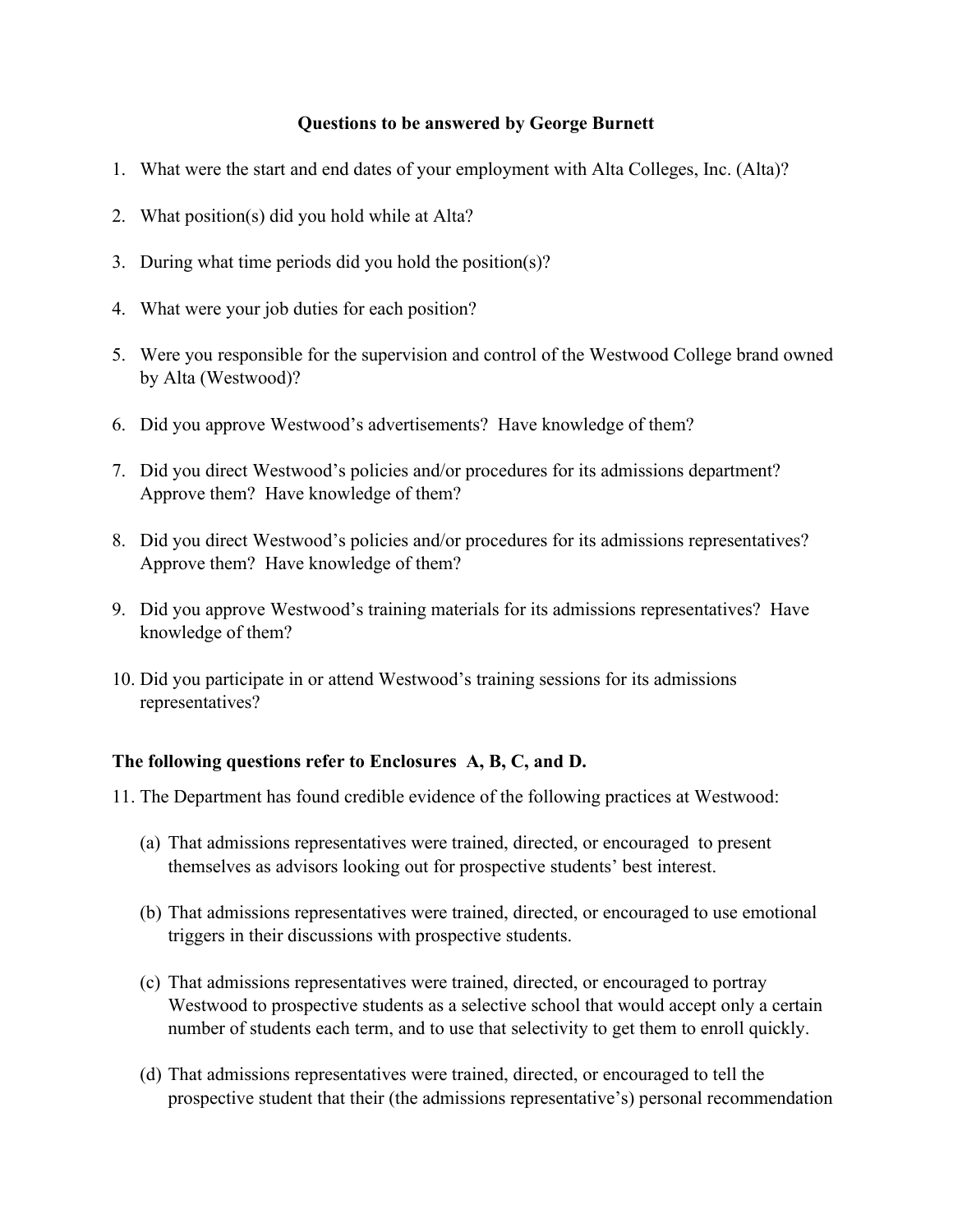was necessary in order for the prospective student to enroll, and then make an offer of a time-limited "personal recommendation" to prospective students in order to get them to enroll quickly.

- (e) That admissions representatives were trained, directed, or encouraged to try and close each sale during the initial phone call or meeting with the prospective student.
- (f) That admissions representatives were trained, directed, or encouraged to not take "No" for an answer from the prospective student.
- (g) That admissions representatives were trained, directed, or encouraged to overcome any requests by the prospective student for more time to think about the decision.
- (h) That admissions representatives were trained, directed, or encouraged to overcome any requests by prospective students to consult with a family member.
- (i) That admission representatives were provided with scripted responses for a variety of reasons a prospective student might offer for not wanting to enroll.
- (j) That when students asked about transfer of credits, admissions representatives were trained, directed, or encouraged to respond that Westwood was "fully accredited" or "nationally accredited."
- (k) That admissions representatives were trained, directed, or encouraged to characterize the transferability of Westwood credits as similar to the transfer of credits at other schools.
- (l) That admissions representatives were trained, directed or encouraged to convey to prospective students that Westwood's national accreditation meant that its credits would transfer.
- (m)That after obtaining the student's commitment, admissions representatives were trained, directed, or encouraged to begin filling in the enrollment paperwork by asking the students questions.
- (n) That during the time between 2006 and 2011, Westwood marketed its bachelor's degree program in Criminal Justice in the Chicago area as training students for careers in criminal justice, including as police officers.
- (o) That between 2006 and 2011, Westwood ran a television advertising campaign representing its Criminal Justice program as training students for careers as police officers in Illinois.